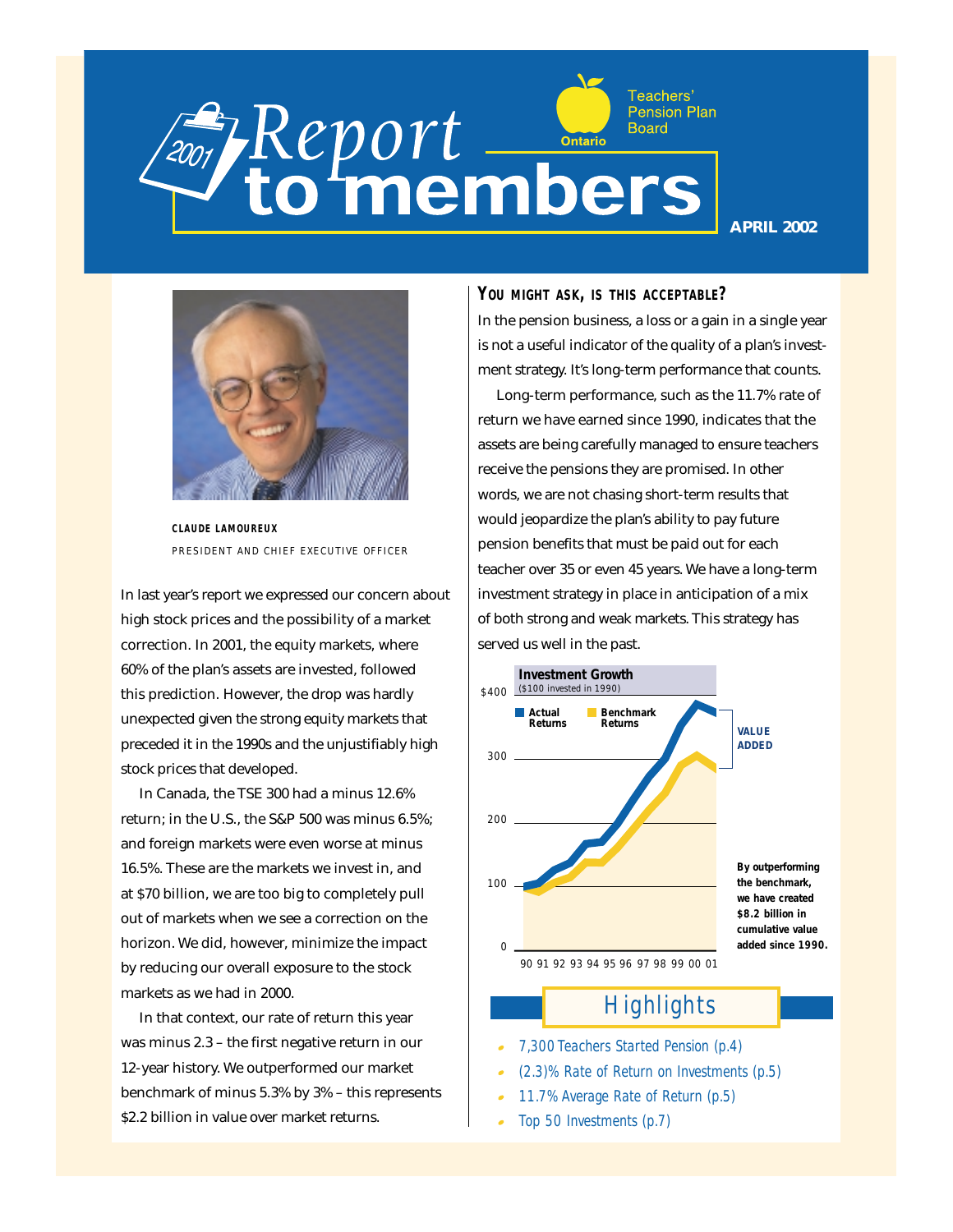## *www.otpp.com*



But to us, it's not enough to simply measure success in 10-year increments. The performance over a single year, while of less relevance, is not incidental. The capital our managers preserved this year – \$2.2 billion over the composite benchmark – is enough to pay 66,000 pensions for one year. Preserving capital and maximizing value each and every year – and over the long term – are extremely difficult to achieve, which makes our performance in 2001 and since 1990 very satisfying.

Of course, in a perfect world, markets would never go down, indices would never see the relative value and size of one industry inflate out of all proportion and then just as rapidly lose air (as the high-tech sector did), and we would always outperform the benchmark. But this is neither a reasonable nor realistic expectation. As 2000 and 2001 illustrated, stock markets are not one-way streets, despite what the 1990s suggested. We must be prepared for adverse market conditions ahead, be they short- or long-term.

## **INVESTMENT HIGHLIGHTS**

Looking inside our 2001 performance, you'll find we achieved good results in all areas, which helped to moderate the effect of equity market volatility. Some specific highlights:

• Actively managed equities generated \$1.2 billion

more than their benchmarks by continuing their value-oriented approach to stock selection.

- Real estate investments added \$423 million in value above their benchmark of 4% plus inflation because of the quality of these holdings, their geographic locations (21% in the U.S.) and the mix of retail and office properties.
- Merchant banking activities achieved \$489 million in value added during the year and outperformed the benchmark, yet again, this time by 13.7%. This was accomplished even though we had losses in several venture capital investments.

## **SURPLUS POSITION**

Before closing the books on 2001 performance, you should consider another indicator: the plan's surplus position of \$1.9 billion. It is this funding surplus that is used by the co-sponsors of the plan to determine benefit improvements or changes to the contribution rate.

A \$1.9-billion funding surplus is not a significant cushion, particularly given our assumptions about the future and the aging population of our plan members. To sustain improved benefit levels including the 85 factor for young and future teachers, without the need for contribution increases, we will need to generate a real rate of return of close to 5% over the long-term. That may be very difficult over the next decade and presents both a challenge to us and a cautionary note to plan members and the co-sponsors. See our Web site for more complete information.



**THE EVOLUTION OF MEMBER SERVICES** Teachers' is more than a money management organization. We exist to provide timely, accurate services to all plan members and beneficiaries.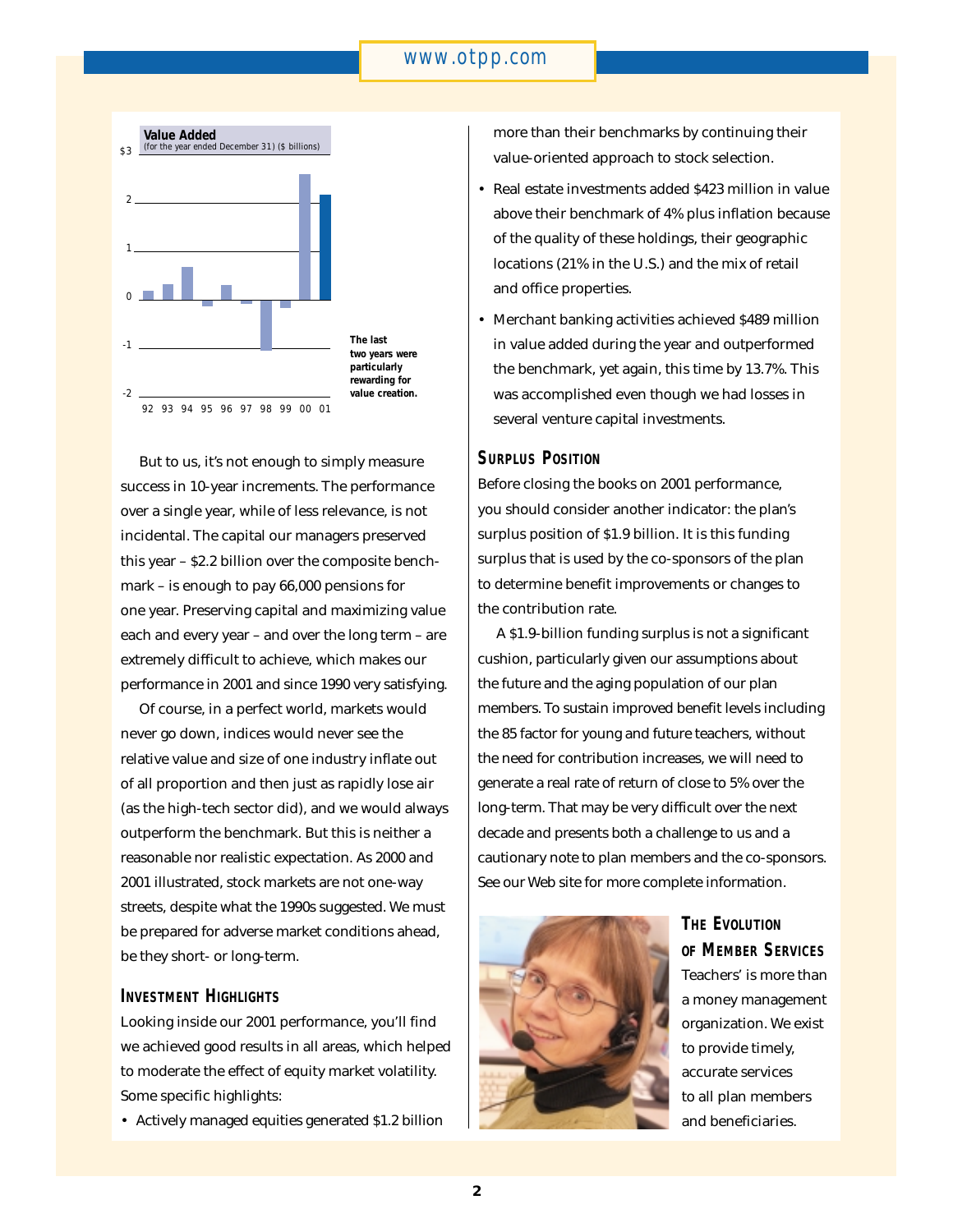## *www.otpp.com*



This graph shows how a hypothetical portfolio, based on a similar asset mix as our own, would have performed over the last 80 years. The portfolio includes two-thirds stocks (28% Canadian, 17% U.S., 22% foreign), and one-third Canadian bonds. One of the best decades in history was the 1990s. The plan will need to earn a minimum of 5% over the long term to fund benefits at current levels.

Over 7,300 teachers started receiving their pensions in 2001, the second highest retirement year in our history. Of these, 2,457 took advantage of the early retirement option of a reduced pension, some as early as age 50. Of great importance, we maintained our high Quality Service Index rating – a measure of how plan members rate our performance on a broad range of services. In 2002, Member Services will begin to introduce services over the Internet to allow us to better serve our members. These options will not replace personal service delivered over the phone or in person, but rather augment it and add a new level of convenience. Once this service is fully operational, plan members will be able to log on to our secure Web site and purchase credit for past service and, in future, obtain personal pension estimates.

## **THE FUTURE**

It's prudent to recognize that financial markets are likely to provide us with lower returns in the years ahead. We can't predict short-term capital market movements, but we can encourage realistic expectations of future performance.

Indeed, I believe it is absolutely essential to understand that market corrections occur. 2001 is an example and perhaps, in context, not as bad as it could have been.

In closing, 2001 was an acid test for investment strategies and a difficult year for investors and for society as a whole. However, there were a few bright spots as there always are when markets decline. For Teachers', there are opportunities inherent in lower stock prices, just as shoppers find value when quality merchandise is marked down. In some ways, this is a slightly more favourable equity market to work in than the one we left behind, but price/earnings ratios are still high by historical standards.

We are prepared to do everything a good pension plan can do to protect members' benefits and serve the needs of today's and tomorrow's pensioners.

C Jamoureuy

**CLAUDE LAMOUREUX** PRESIDENT AND CHIEF EXECUTIVE OFFICER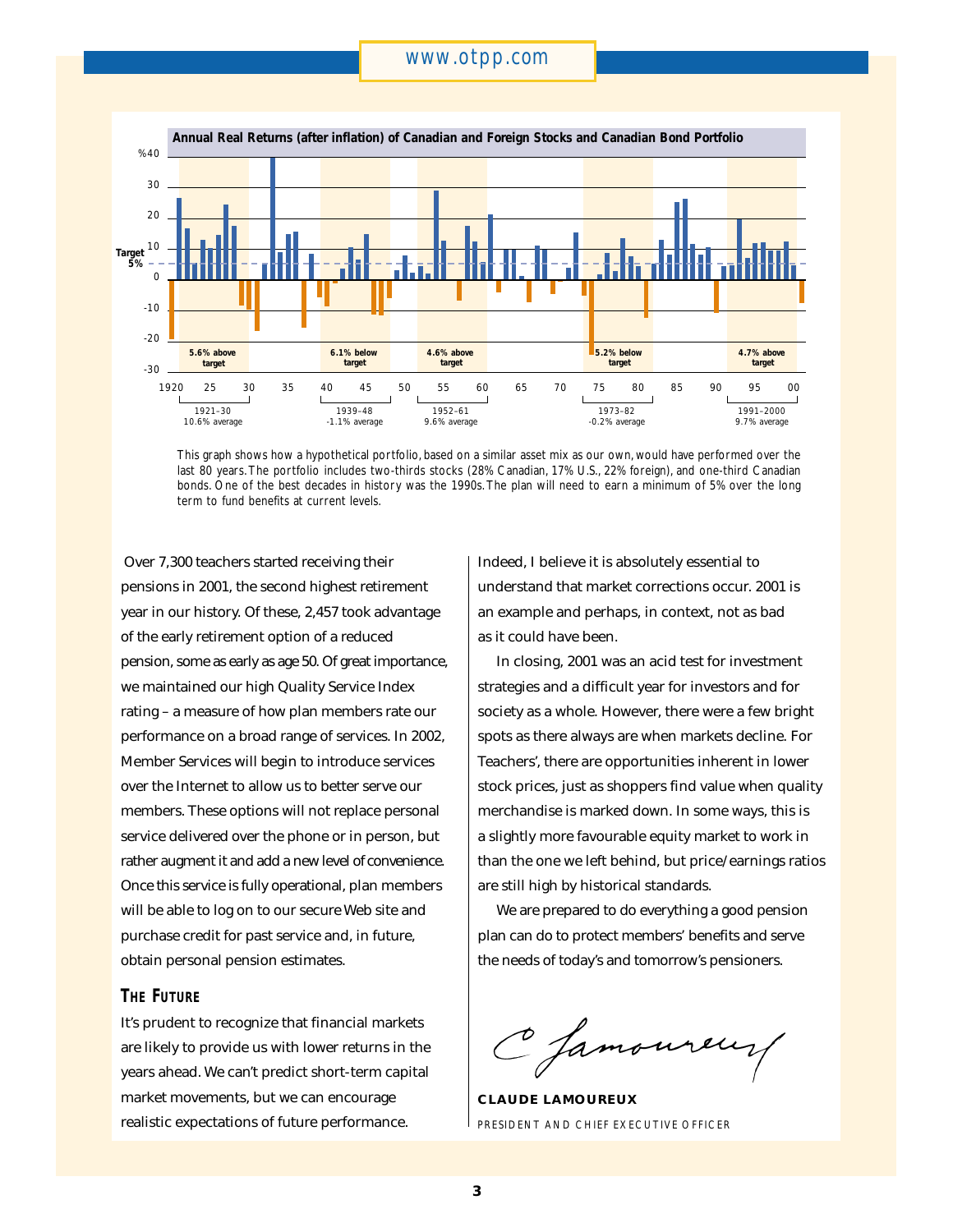## OUTSTANDING SERVICE TODAY ...



**We handled 129,000 member requests in 2001, 140% higher than in 2000, and reduced outstanding requests by 22% at year-end.** 

## M EMBER S ERVICES



(From left to right) **Allan Reesor Rosemarie McClean Ron Di Nicola** Executive VP, Member Services and Chief Information Officer VP Client Services Pension Benefits Specialist

Our 57 pension benefits specialists answer teachers' calls assisted by our computer telephone integration system. It automatically recognizes a member's telephone number and immediately displays their records on the computer for faster service.





**Contributions have declined slightly over the past 10 years while benefit payments have almost quadrupled.**



**The number of pensioners has doubled in the last 10 years.**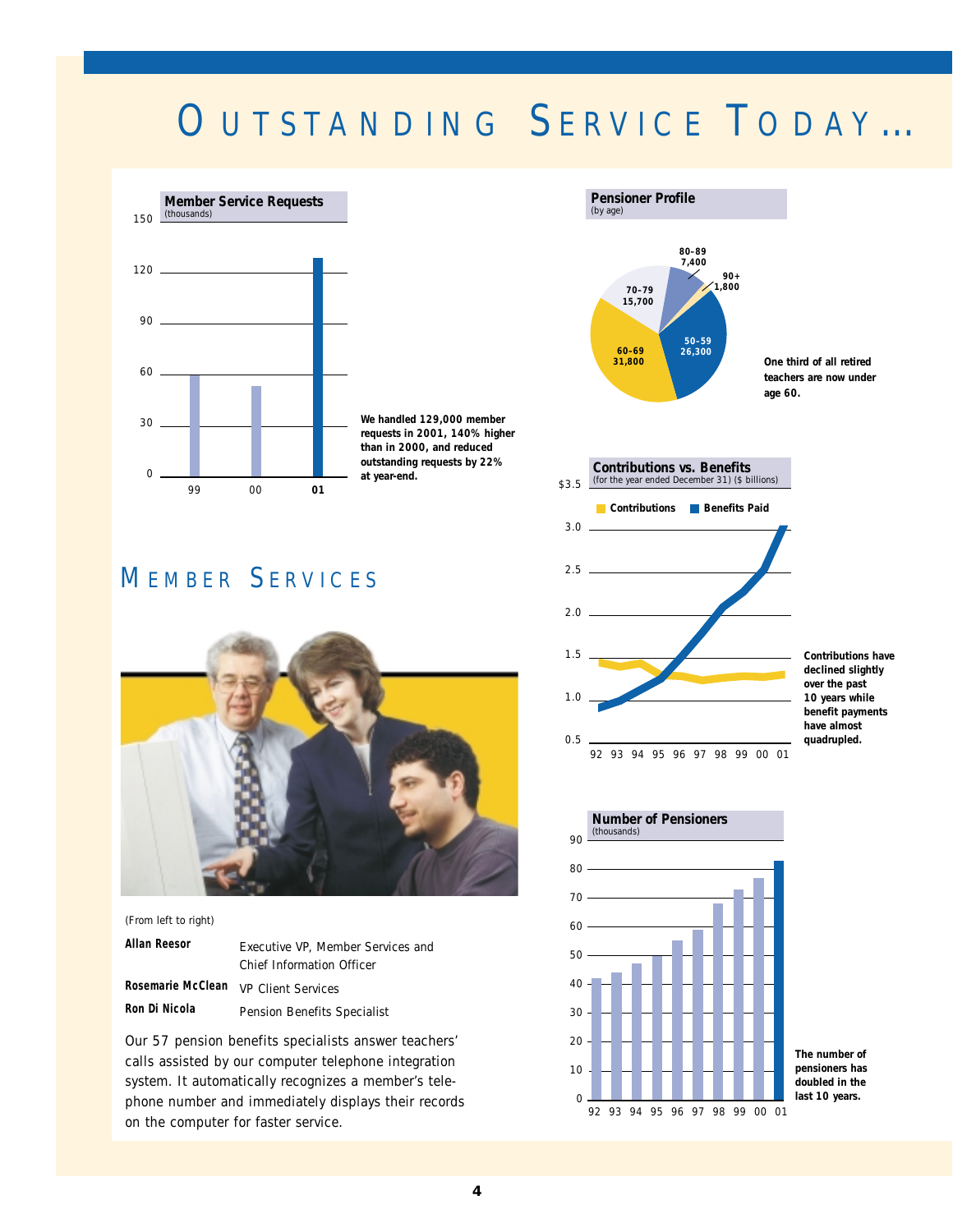# RETIREMENT SECURITY TOMORROW

| AS AT DECEMBER 31                           |        |      |      | 2001             | 2000              |
|---------------------------------------------|--------|------|------|------------------|-------------------|
| <b>Investment Performance</b>               |        |      |      |                  |                   |
| Net assets (\$ billions)                    |        |      |      | \$69.5           | 73.1              |
| Rate of return on investments (%)           |        |      |      |                  |                   |
| Annual                                      |        |      |      | $-2.3%$          | 9.3%              |
| Composite benchmark                         |        |      |      | $-5.3$           | 5.3               |
| Average annual compound rates of return (%) |        |      |      |                  |                   |
|                                             | 1 yr   | 4 yr | 5 yr | 10 <sub>yr</sub> | <b>SINCE 1990</b> |
| Our return                                  | $-2.3$ | 8.3  | 9.8  | 11.6             | 11.7              |
| <b>Benchmark</b>                            | $-5.3$ | 7.O  | 8.7  | 10.5             | 9.3               |



| (percent)                                 | Investment<br>returns | <b>Benchmark</b><br>returns | Composite Benchmark                                                                                                                           |
|-------------------------------------------|-----------------------|-----------------------------|-----------------------------------------------------------------------------------------------------------------------------------------------|
| Fixed income and<br>short-term securities | 10.1                  | 9.2                         | Scotia Capital Treasury Bills<br>$(91 \text{ days})$<br>Custom Canada Bond Universe<br>Custom Net Ontario Debenture                           |
| Canadian equity                           | (6.8)                 | (12.6)                      | <b>TSE 300</b>                                                                                                                                |
| U.S. equity                               | (3.7)                 | (6.5)                       | S&P 500                                                                                                                                       |
| Non-North<br>American equity              | (13.1)                | (16.5)                      | Morgan Stanley EAFE, EM<br>Custom NONA National Index                                                                                         |
| Inflation-sensitive<br><i>investments</i> | 4.9                   | 2.1                         | Scotia Capital Real Return Bond<br>Custom U.S. Treasury Inflation-<br><b>Protected Securities</b><br>Goldman Sachs Commodities<br>CPI plus 4% |
| <b>Total Plan</b>                         | (2.3)                 | (5.3)                       | Benchmark weighted by the<br>policy asset mix                                                                                                 |



*Our 96 highly qualified investment professionals manage 85% of investments in-house.*



92 93 94 95 96 97 98 99 00 01

**Net Assets**



**Rates of Return**



**The plan paid \$3.1 billion in pension benefits in 2001.**



**don't expect to be able to repeat the investment returns of the 1990s.**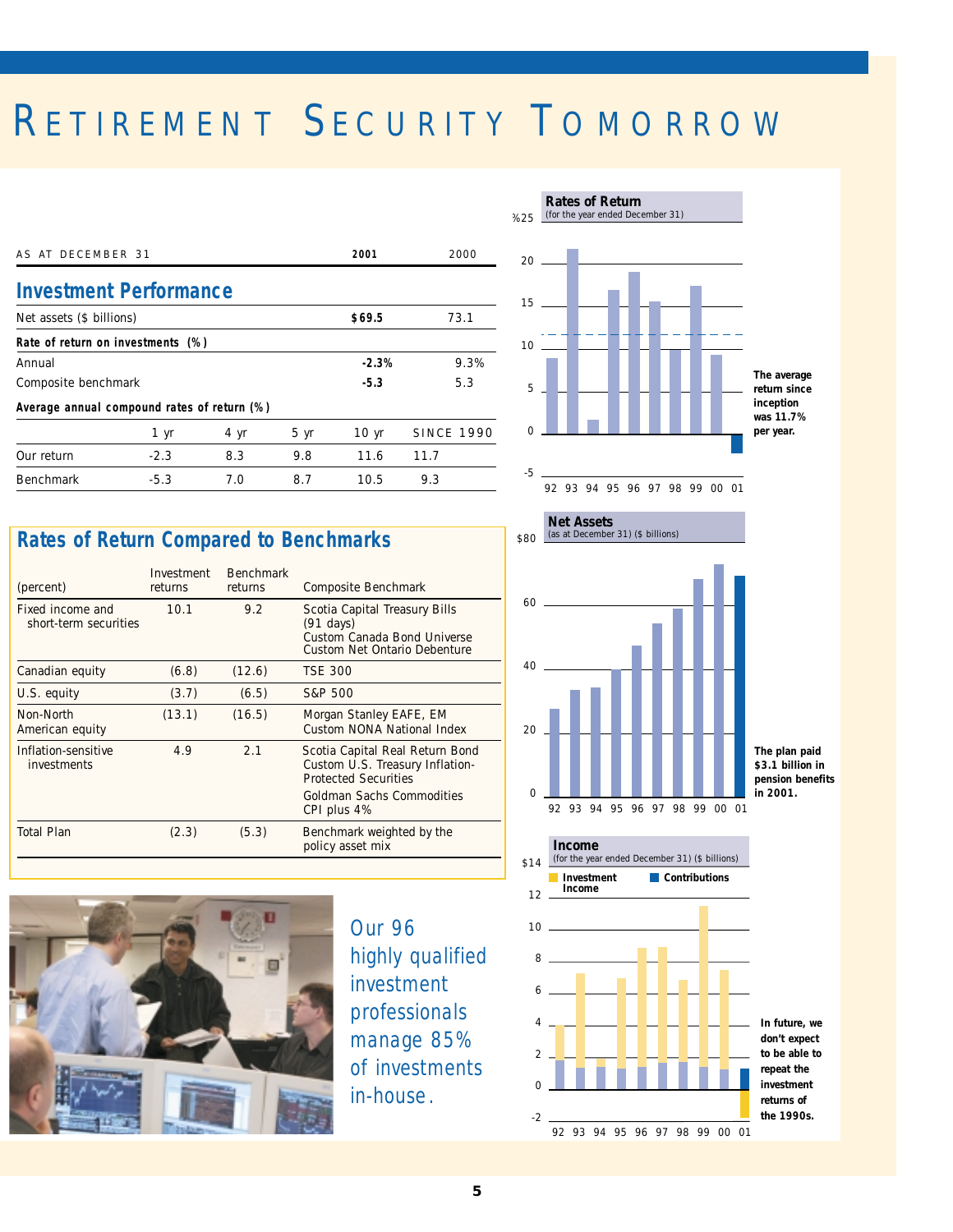## E NSURING TEACHERS ' RETIREMENT INCOME FOR THE 21st CENTURY



**Inflation-Sensitive Investments** (as at December 31, 2001) (\$ billions)



**\$6.9 Inflation-sensitive investments account for 23% of the plan's assets for a total of \$15.3 billion.**

*To better match inflation-indexed pensions, we are building up ownership of inflation-sensitive investments.*

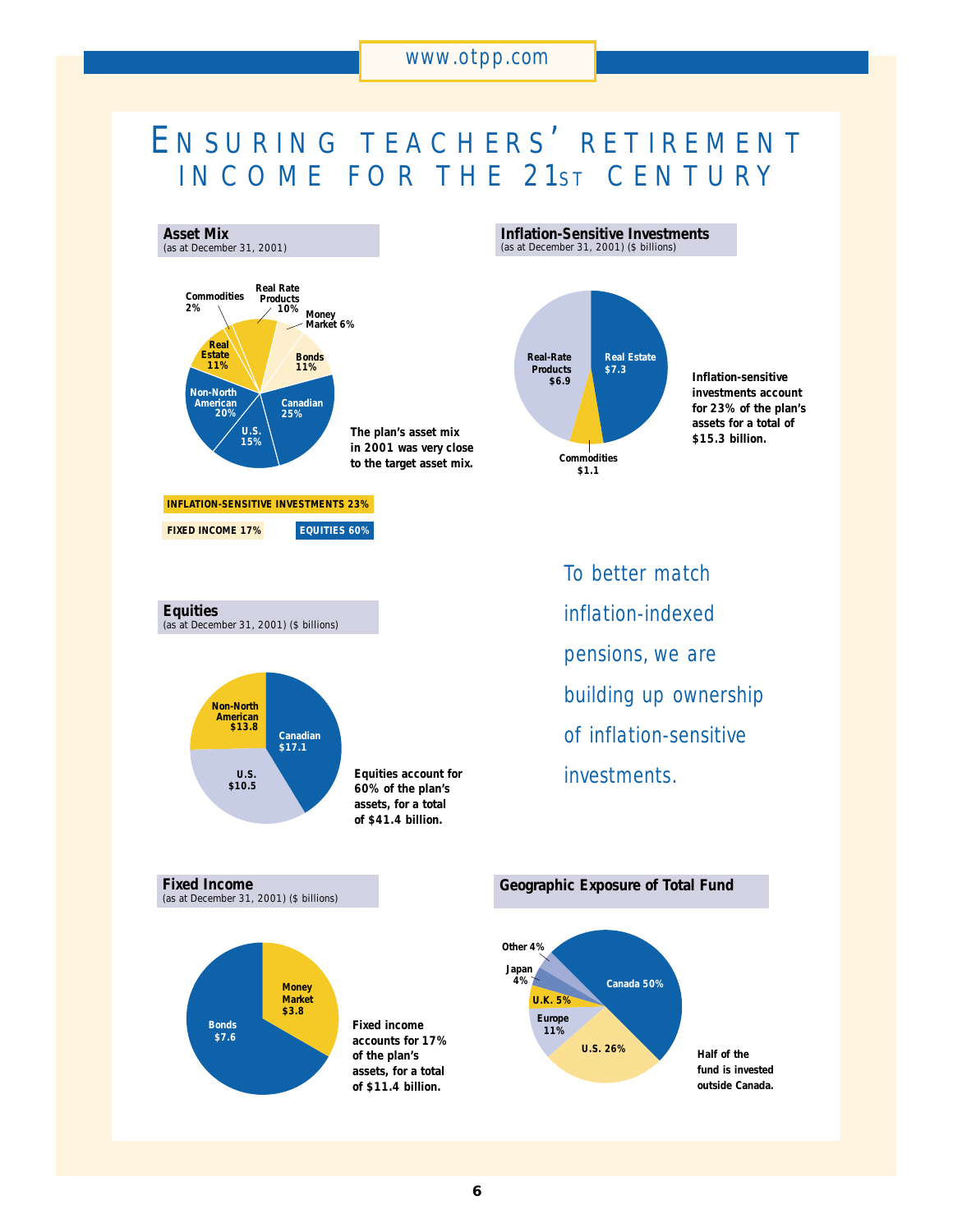## *Top 50 Investments*

## **AS AT DECEMBER 31, 2001**

| <b>Subsidiary Companies</b>                                          | (\$ Billions) | <b>Corporate Shares (continued)</b>   |
|----------------------------------------------------------------------|---------------|---------------------------------------|
| The Cadillac Fairview Corporation Ltd.                               | \$7.3         |                                       |
| <b>Bonds and Real-Return Investments</b>                             | (\$ Billions) | Macdonald, Dettwiler and Associates   |
| Province of Ontario bonds                                            | \$15.1        | BCE Inc.<br><b>Bank of Montreal</b>   |
| <b>Government of Canada bonds</b>                                    | 7.1           | Power Corp. Convertible Debentures    |
| Canadian corporate bonds                                             | 3.6           | Sun Life Financial Services of Canada |
| Real-return Canada and corporate bonds<br>and residual strip coupons | 3.5           | Canadian National Railway Compan      |
| Inflation-indexed notes (Canada and U.S.)                            | 2.7           | WestJet Airlines Ltd.                 |
| Commercial paper                                                     | 1.5           | <b>PDFB Convertible Debentures</b>    |
| International corporate bonds and notes                              | 1.2           | Magna International Inc.              |
| Province of Quebec bonds                                             | $1.1\,$       | <b>Biovail Corporation</b>            |
| Canadian T-bills and term deposits                                   | 0.7           |                                       |
| <b>United States TIPS</b>                                            | 0.4           | <b>Barrick Gold Corporation</b>       |
| Index-linked mortgages                                               | 0.3           | PanCanadian Energy Corporation        |
|                                                                      |               | TransCanada PipeLines Limited         |

| <b>Corporate Shares</b>                       | (Millions)    |                   |
|-----------------------------------------------|---------------|-------------------|
|                                               | <b>Shares</b> | <b>Fair Value</b> |
| Nexen Inc.                                    | 20.1          | \$625.7           |
| Royal Bank of Canada                          | 9.6           | 495.4             |
| Nortel Networks Corporation                   | 41.5          | 493.6             |
| Maple Leaf Foods Inc.                         | 42.7          | 449.5             |
| Bank of Nova Scotia, The                      | 8.7           | 423.9             |
| Toronto-Dominion Bank, The                    | 10.1          | 415.3             |
| <b>Shoppers Drug Mart Corporation</b>         | 21.5          | 404.5             |
| Capital International Emerging Countries Fund | 8.5           | 357.9             |
| AT&T Canada Inc.                              | 6.8           | 325.7             |
| Canadian Imperial Bank of Commerce            | 5.7           | 312.2             |
| Alcan Aluminium Limited                       | 5.3           | 305.4             |
| Manulife Financial Corporation                | 7.3           | 304.3             |

| <b>Subsidiary Companies</b>                                          |               | (\$ Billions)     | <b>Corporate Shares (continued)</b>        |      | (Millions)        |  |
|----------------------------------------------------------------------|---------------|-------------------|--------------------------------------------|------|-------------------|--|
| The Cadillac Fairview Corporation Ltd.                               |               | \$7.3             |                                            |      | <b>Fair Value</b> |  |
|                                                                      |               |                   | Macdonald, Dettwiler and Associates Ltd.   | 10.1 | \$279.6           |  |
| <b>Bonds and Real-Return Investments</b>                             |               | (\$ Billions)     | BCE Inc.                                   | 7.3  | 262.0             |  |
| Province of Ontario bonds                                            |               | \$15.1            | <b>Bank of Montreal</b>                    | 7.2  | 257.1             |  |
| <b>Government of Canada bonds</b>                                    |               | 7.1               | Power Corp. Convertible Debentures         |      | 243.9             |  |
| Canadian corporate bonds                                             |               | 3.6               | Sun Life Financial Services of Canada Inc. | 6.0  | 203.5             |  |
| Real-return Canada and corporate bonds<br>and residual strip coupons |               | 3.5               | Canadian National Railway Company          | 2.6  | 202.5             |  |
| Inflation-indexed notes (Canada and U.S.)                            |               | 2.7               | WestJet Airlines Ltd.                      | 8.3  | 197.1             |  |
| Commercial paper                                                     |               | 1.5               | <b>PDFB Convertible Debentures</b>         |      | 182.0             |  |
| International corporate bonds and notes                              |               | 1.2               | Magna International Inc.                   | 1.8  | 177.0             |  |
| <b>Province of Quebec bonds</b>                                      |               | 1.1               | <b>Biovail Corporation</b>                 | 1.0  | 172.0             |  |
| Canadian T-bills and term deposits                                   |               | 0.7               |                                            |      |                   |  |
| <b>United States TIPS</b>                                            |               | 0.4               | <b>Barrick Gold Corporation</b>            | 6.7  | 169.9             |  |
| Index-linked mortgages                                               |               | 0.3               | PanCanadian Energy Corporation             | 3.9  | 161.6             |  |
|                                                                      |               |                   | TransCanada PipeLines Limited              | 7.9  | 156.0             |  |
| <b>Corporate Shares</b>                                              |               | (Millions)        | Suncor Energy Inc.                         | 2.6  | 138.9             |  |
|                                                                      | <b>Shares</b> | <b>Fair Value</b> | Clarica Life Insurance Co.                 | 2.5  | 131.6             |  |
| Nexen Inc.                                                           | 20.1          | \$625.7           | Petro-Canada                               | 3.3  | 130.9             |  |
| Royal Bank of Canada                                                 | 9.6           | 495.4             | Total Fina SA                              | 0.6  | 124.9             |  |
| <b>Nortel Networks Corporation</b>                                   | 41.5          | 493.6             | Talisman Energy Inc.                       | 2.0  | 122.2             |  |
| Maple Leaf Foods Inc.                                                | 42.7          | 449.5             | Thomson Corporation, The                   | 2.5  | 122.0             |  |
| Bank of Nova Scotia, The                                             | 8.7           | 423.9             | <b>Calpine Corporation</b>                 | 4.5  | 120.2             |  |
| Toronto-Dominion Bank, The                                           | 10.1          | 415.3             | Celestica Inc.                             | 1.8  | 113.9             |  |
| <b>Shoppers Drug Mart Corporation</b>                                | 21.5          | 404.5             | Lloyds TSB Group PLC                       | 6.4  | 110.7             |  |
| Capital International Emerging Countries Fund                        | 8.5           | 357.9             | Telefonica, S.A.                           | 4.0  | 110.7             |  |
| AT&T Canada Inc.                                                     | 6.8           | 325.7             | Telefonos de Mexico SA                     | 9.7  | 109.9             |  |
| Canadian Imperial Bank of Commerce                                   | 5.7           | 312.2             | Enbridge Inc.                              | 2.5  | 108.0             |  |
| Alcan Aluminium Limited                                              | 5.3           | 305.4             | Maple Leaf Sports and Entertainment        |      | (undisclosed)     |  |
|                                                                      |               |                   |                                            |      |                   |  |

## *For a complete list of companies, please visit our Web site at www.otpp.com*



## (From left to right)

**Grace Hession** Manager Proxy Voting **Robert Bertram** Executive VP Investments **Brian Gibson** SR VP Active Equities

We actively vote our proxies and publish our voting intentions at least two weeks in advance on our Web site www.otpp.com. In 2001, we voted proxies in over 500 Canadian and foreign companies, frequently voting against proposals that would dilute shareholder value.